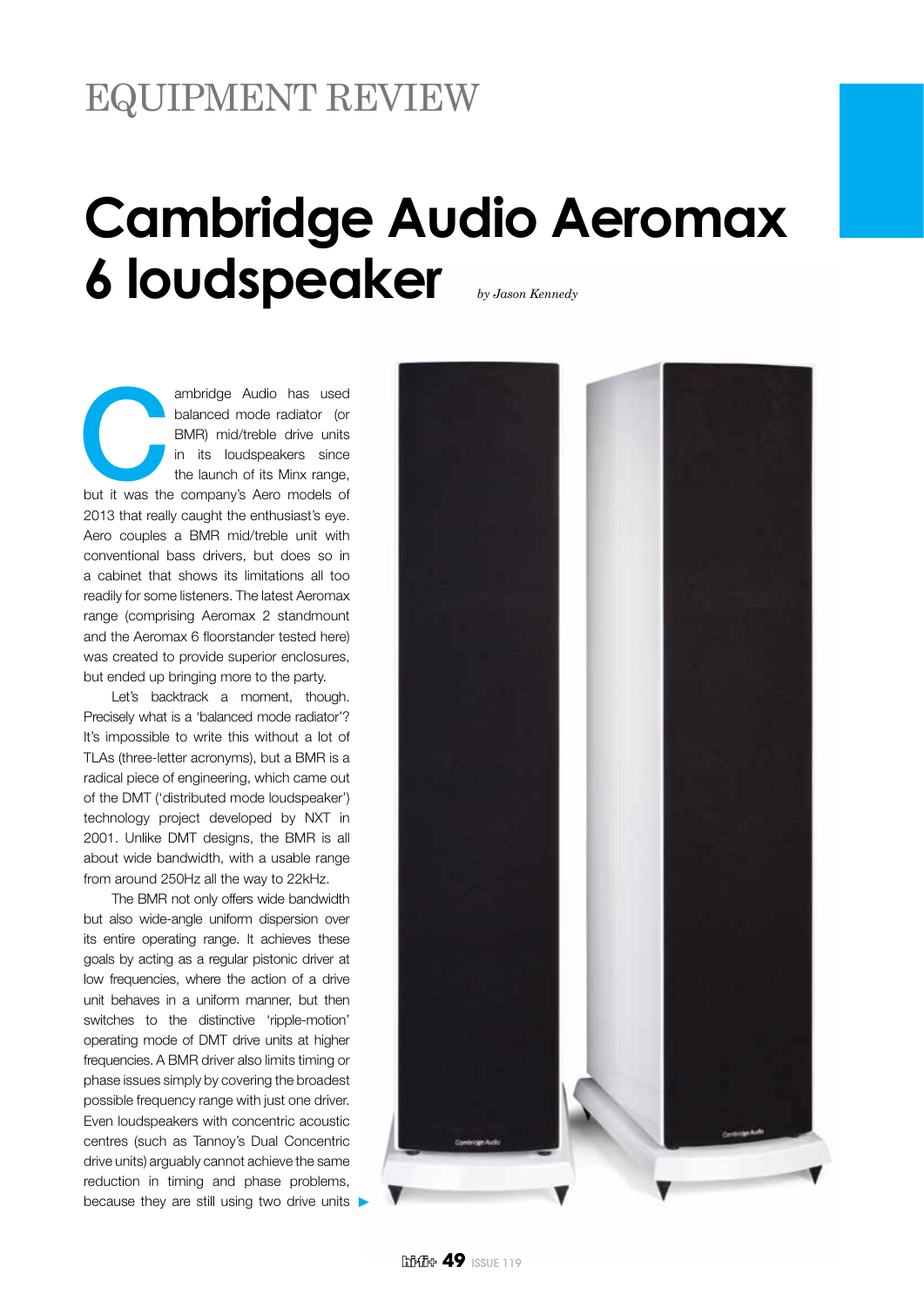## EQUIPMENT REVIEW / **CAMBRIDGE AUDIO AEROMAX 6 LOUDSPEAKER**

Intiat occupy the same loudspeaker frame or basket. Although a BMR driver starts as a piston and ends like ripples in a pond, it's all one drive unit, and the coherence it brings to the sound is clearly audible.

The theory behind balanced mode radiators is not easy to describe in print, but the technology is also hard to build, and harder still to put into a loudspeaker. This is one reason for the relatively small number of companies currently using the drive units (although both Naim and Rega also use the technology).

In the Aeromax 6, this BMR driver is a fourth-generation design, which isn't found in any other loudspeaker on the market. The drive unit is 46mm in diameter and has a flat radiator panel made out of a honeycomb structured material, the main improvement over the third-generation BMR used in the Aero. Essentially, it's a more uniform panel that has more consistent (or isotropic) properties, claimed to result in a smoother and more extended high frequency response.

As suggested earlier, the Aeromax models have a stiffer cabinet than the cheaper Aero designs, and the new Aeromax speakers look significantly better as a result. A plastic wrap veneer is replaced with black or white piano lacquer finishes, the cabling has been upgraded, and the cable terminals are more beefy. The changes are more than skin deep, as the cabinets have 'superior' bracing, which is additionally claimed to lock the drive units in place.

Both the cone drive units on the Aeromax 6 are bass drivers (or "high power subwoofers" as the website suggests), and despite appearances, this is a two-way loudspeaker. It's also a reflex design, with a front firing port on its near metre-high cabinet. The Aeromax 6 comes with a bolt-on plinth that leaves a shallow gap under the main box thanks to alloy spacers on each fixing. Threaded inserts are provided for the lethal-looking conical spikes or the more peace-loving press-in rubber feet. The overall fit and finish is exemplary for the price.

The Aeromax 6 produces wide yet precise soundstaging with decent temporal coherence and plenty of low-end clout. With some material, the reflex port makes itself heard in a thickening of bass notes, but to no greater extent than most front-firing designs. At the other end of the scale, the mid and top are clean and devoid of the usual crossover issues. This, combined with the inherent coherence of BMR drivers, makes for very pleasurable long-term listening. It's a fatigue-free driver that delivers plenty of level without complaint.

The stiffer cabinet is very beneficial, primarily because it no longer sounds boxy compared to its Aero stablemates; in fact, it is as inert as any speaker of the same size at anywhere near the price. Generally I would shy away from affordable floorstanders of this size because cabinet rigidity is usually compromised, but that's not the case here. The Aeromax 6 delivers an engaging and propulsive sound where the material requires; Goran Kajfes' *The Reason Why Vol.1* [Headspin] is the sort of high energy, complex music that needs a loudspeaker that won't trip over itself when things get dense. This Cambridge fits the bill with power and speed to match that of the musicians. The double bass on 'A Touch of Trash' [Patricia Barber, *Modern Cool*, Premonition] is a bit heavy-footed here, but the voice and guitar work are portrayed very nicely.

I wondered if the bass might be tauter with a less powerful amp than a 150 watt ATC P1, so I tried a pair of 50 watt, Valvet Class A monoblocks. Their use did calm things down in the low end and brought a delicacy to the overall sound. This worked wonders for tone, which means the shine of the brass on Henry Threadgill Sextett's 'Bermuda Blues' [*You Know The Number*, Novus] is to die for and the band sounds tactile and real. The dynamics of the recording are brought to the fore with minimal effort and the three horns remain coherent despite the musical mayhem unfolding.

I tried using the supplied port bungs to tighten up the bass, and they tilted the balance upward a bit and smoothed out the low end without significantly restricting extension. However, the dynamic life went out of the music, and this proved too high a price to pay, so the bungs came out. Another trumpet proved once again how good the Aeromax 6 is with brass; the vitality, pace, and intensity that it can deliver without shouting at you is very enjoyable indeed.

A more appropriately priced amplifier, in the form of the Roksan K3 integrated, showed that the Aeromax 6 can also deliver very nice violin tone in the context of good image depth. This is a melodically strong amp and it delivered a fluent and finely detailed sound through the Cambridge Audio

*"The mid and top are clean and devoid of the usual crossover issues. This, combined with the inherent coherence of BMR drivers, makes for very pleasurable long-term listening."*